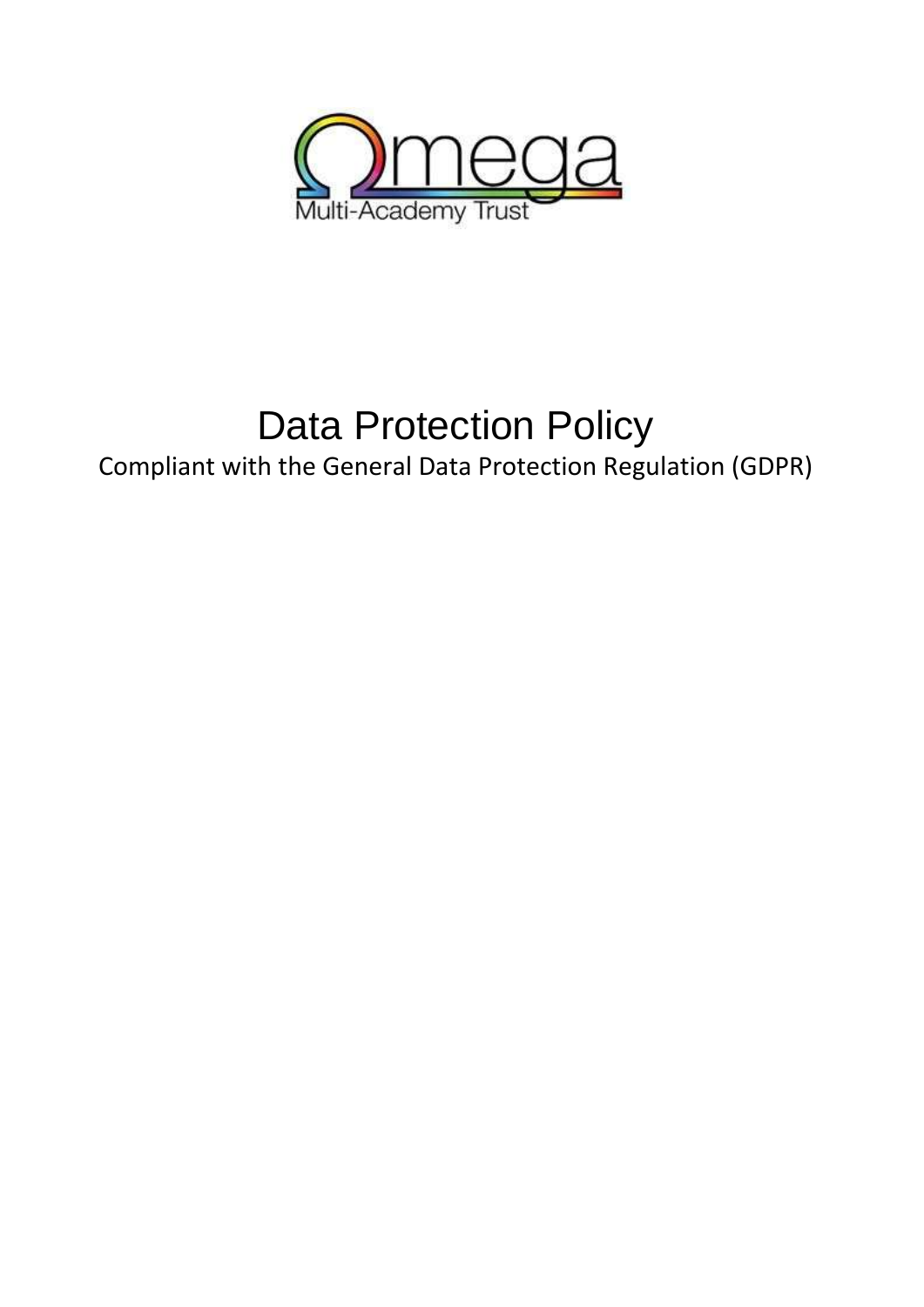# Data Protection Policy

Compliant with the General Data Protection Regulation (GDPR)

### **Statement of Intent**

Omega Multi-Academy Schools are required to keep and process certain information about their staff members and pupils in accordance with its legal obligations under the General Data Protection Regulation (GDPR). The schools may, from time to time, be required to share personal information about their staff or pupils with other organisations, mainly the LA, Department for Education, other schools and educational bodies, children's services and other third parties, such as payroll providers or cashless till services.

This policy is in place to ensure all staff and governors are aware of their responsibilities and outlines how the schools comply with the following core principles of the GDPR. Organisational methods for keeping data secure are imperative, and Omega Multi Academy Trust believes that it is good practice to keep clear practical policies, backed up by written procedures.

This policy complies with the requirements set out in the GDPR, which came into effect on 25 May 2018.

This policy will be implemented in conjunction with the following other school policies:

- **E-safety Policy**
- **Freedom of Information Policy**
- **Acceptable Use Policy**

### **Legal Framework**

This policy has due regard to legislation, including, but not limited to the following:

- The General Data Protection Regulation (GDPR)
- The Freedom of Information Act 2000
- The Education (Pupil Information) (England) Regulations 2005 (as amended in 2016)
- The Freedom of Information and Data Protection (Appropriate Limit and Fees) Regulations 2004
- The School Standards and Framework Act 1998

This policy will also have regard to the following guidance:

- Information Commissioner's Office (2017) 'Overview of the General Data Protection Regulation (GDPR)'
- Information Commissioner's Office (2017) 'Preparing for the General Data Protection Regulation (GDPR) 12 steps to take now'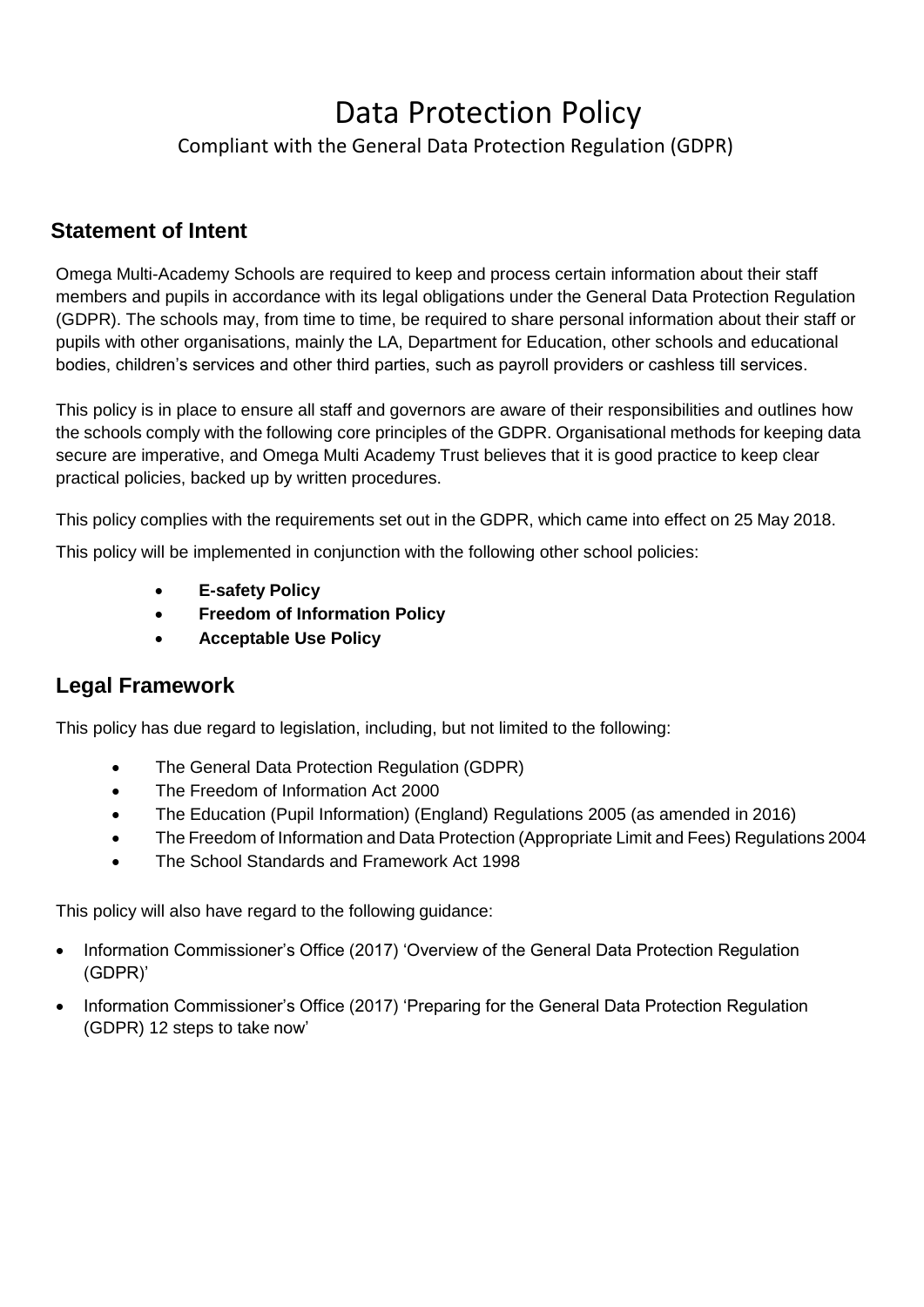# **Applicable Data**

For the purpose of this policy, **personal data** refers to information that relates to an identifiable, living individual, including information such as an online identifier, e.g. an IP address. The GDPR applies to both automated personal data and to manual filing systems, where personal data is accessible according to specific criteria, as well as to chronologically ordered data and pseudonymised data, e.g. key-coded.

**Sensitive personal data** is referred to in the GDPR as 'special categories of personal data', which are broadly the same as those in the Data Protection Act (DPA) 1998. These specifically include the processing of genetic data, biometric data and data concerning health matters.

### **Principles**

In accordance with the requirements outlined in the GDPR, personal data will be:

- Processed lawfully, fairly and in a transparent manner in relation to individuals.
- Collected for specified, explicit and legitimate purposes and not further processed in a manner that is incompatible with those purposes; further processing for archiving purposes in the public interest, scientific or historical research purposes or statistical purposes shall not be considered to be incompatible with the initial purposes.
- Adequate, relevant and limited to what is necessary in relation to the purposes for which they are processed.
- Accurate and, where necessary, kept up-to-date; every reasonable step must be taken to ensure that personal data that are inaccurate, having regard to the purposes for which they are processed, are erased or rectified without delay.
- Kept in a form which permits identification of data subjects for no longer than is necessary for the purposes for which the personal data are processed; personal data may be stored for longer periods, insofar as the personal data will be processed solely for archiving purposes in the public interest, scientific or historical research purposes or statistical purposes, subject to implementation of the appropriate technical and organisational measures required by the GDPR in order to safeguard the rights and freedoms of individuals.
- Processed in a manner that ensures appropriate security of the personal data, including protection against unauthorised or unlawful processing and against accidental loss, destruction or damage, using appropriate technical or organisational measures.
- The GDPR also requires that "the controller shall be responsible for, and able to demonstrate, compliance with the principles".

### **Accountability**

Omega Multi Academy Trust will implement appropriate technical and organisational measures to demonstrate that data is processed in line with the principles set out in the GDPR.

The schools will provide comprehensive, clear and transparent privacy policies.

Records of activities relating to higher risk processing will be maintained, such as the processing of special categories data or that in relation to criminal convictions and offences.

Internal records of processing activities will include the following: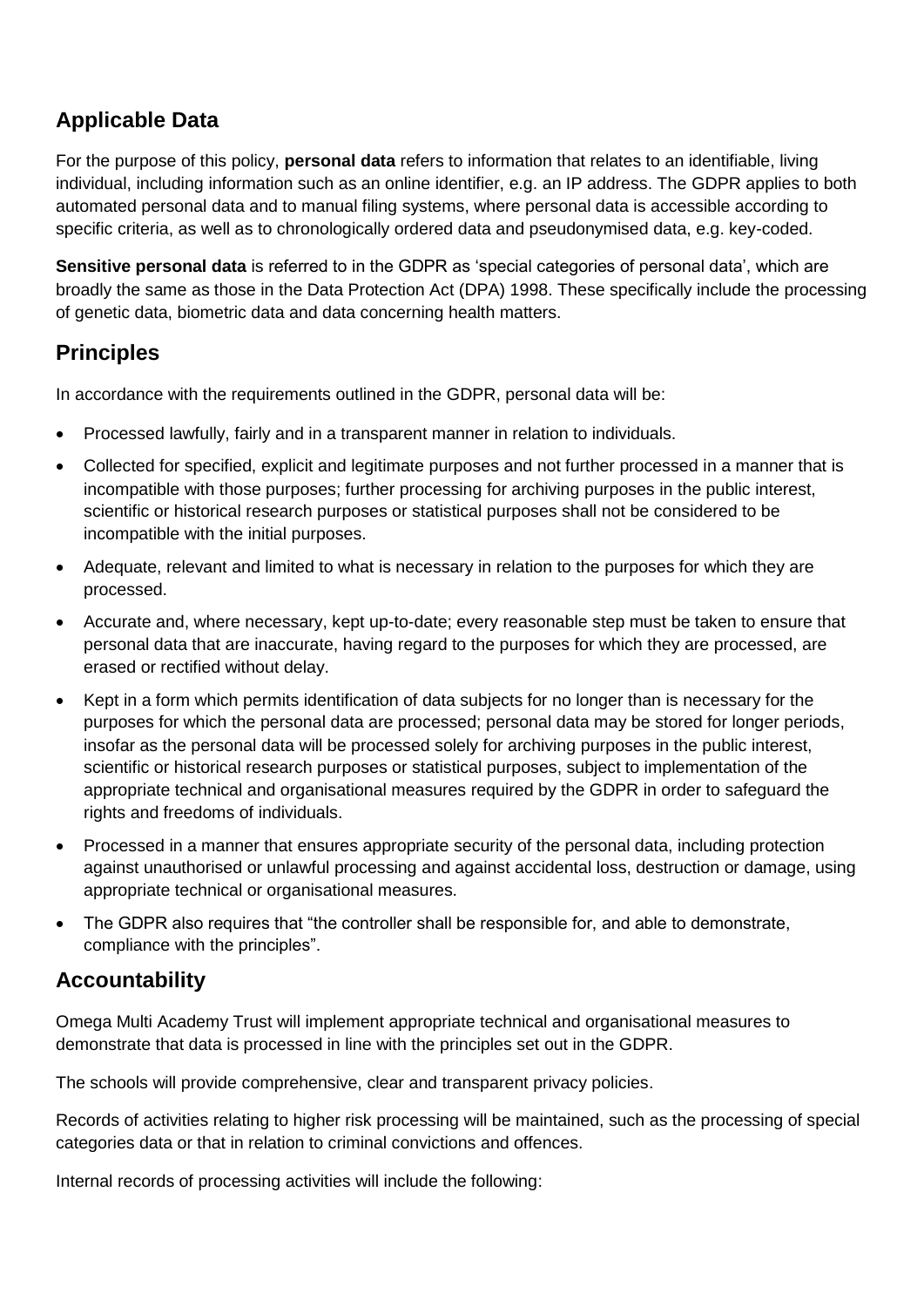- o Name and details of the organisation
- o Purpose(s) of the processing
- o Description of the categories of individuals and personal data
- o Retention schedules
- o Categories of recipients of personal data
- o Description of technical and organisational security measures
- $\circ$  Details of transfers to third countries where applicable, including documentation of the transfer mechanism safeguards in place

The school will implement measures that meet the principles of data protection by design and data protection by default, such as:

- o Data minimisation.
- o Pseudonymisation.
- o Transparency.
- o Allowing individuals to monitor processing.
- o Continuously creating and improving security features.

Data protection impact assessments will be used, where appropriate.

# **Data Protection Officer (DPO)**

A DPO will be appointed in order to:

- Inform and advise the school and its employees about their obligations to comply with the GDPR and other data protection laws.
- Monitor the school's compliance with the GDPR and other laws, including managing internal data protection activities, advising on data protection impact assessments, conducting internal audits, and providing the required training to staff members.

An existing employee can be appointed to the role of DPO provided that their duties are compatible with the duties of the DPO and do not lead to a conflict of interests. Where possible, this role will be carried out by an external provider.

The individual appointed as DPO will have professional experience and knowledge of data protection law, particularly that in relation to schools.

The DPO will report to the highest level of management at the Trust, which is the CEO.

The DPO will operate independently and will not be dismissed or penalised for performing their task. Sufficient resources will be provided to the DPO to enable them to meet their GDPR obligations. Omega Multi-Academy Trust have appointed an external advisory service:

Head Office **Regional Office** Regional Office The DPO Centre The DPO Centre London **Felaw Street** EC2M 7PR Ipswich

50 Liverpool Street Suffolk Enterprise Centre IP2 8SQ

Our designated Data Protection Officer is Alison Jones and can be contacted by email via [dpo@omegamat.co.uk](mailto:dpo@omegamat.co.uk) or telephone 02037971289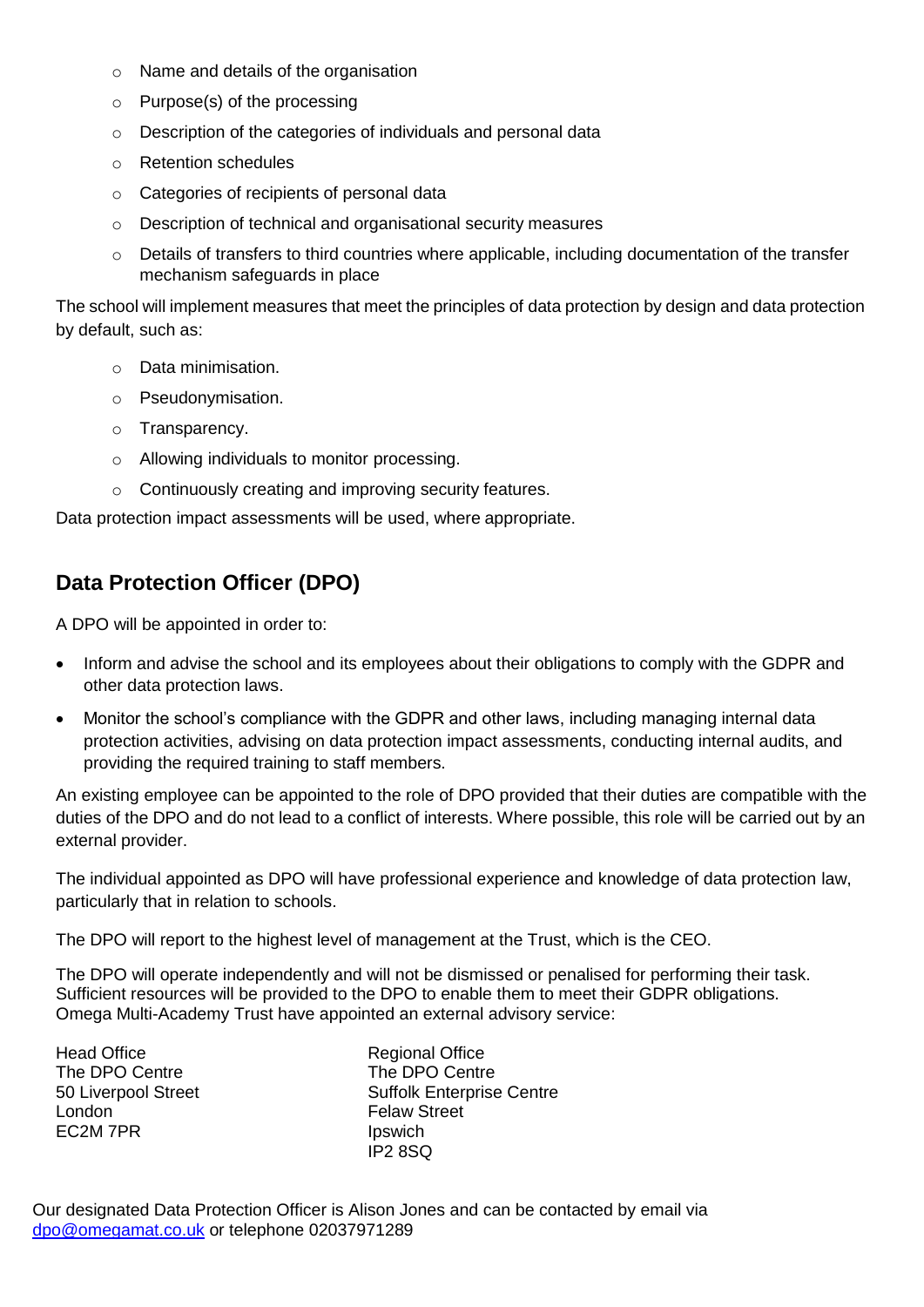# **Lawful Processing**

The legal basis for processing data will be identified and documented prior to data being processed. Under the GDPR, data will be lawfully processed under the following conditions:

- The consent of the data subject has been obtained.
- Processing is necessary for:
	- Compliance with a legal obligation.
	- The performance of a task carried out in the public interest or in the exercise of official authority vested in the controller.
	- For the performance of a contract with the data subject or to take steps to enter into a contract.
	- Protecting the vital interests of a data subject or another person.
	- For the purposes of legitimate interests pursued by the controller or a third party, except where such interests are overridden by the interests, rights or freedoms of the data subject. (This condition is not available to processing undertaken by the school in the performance of its tasks.)

Sensitive data will only be processed under the following conditions:

- Explicit consent of the data subject, unless reliance on consent is prohibited by EU or Member State law.
- Processing carried out by a not-for-profit body with a political, philosophical, religious or trade union aim provided the processing relates only to members or former members (or those who have regular contact with it in connection with those purposes) and provided there is no disclosure to a third party without consent.
- Processing relates to personal data manifestly made public by the data subject.
- Processing is necessary for:
	- Carrying out obligations under employment, social security or social protection law, or a collective agreement.
	- Protecting the vital interests of a data subject or another individual where the data subject is physically or legally incapable of giving consent.
	- The establishment, exercise or defence of legal claims or where courts are acting in their judicial capacity.
	- Reasons of substantial public interest on the basis of Union or Member State law which is proportionate to the aim pursued and which contains appropriate safeguards.
	- The purposes of preventative or occupational medicine, for assessing the working capacity of the employee, medical diagnosis, the provision of health or social care or treatment or management of health or social care systems and services on the basis of Union or Member State law or a contract with a health professional.
	- Reasons of public interest in the area of public health, such as protecting against serious crossborder threats to health or ensuring high standards of healthcare and of medicinal products or medical devices.
	- Archiving purposes in the public interest, or scientific and historical research purposes or statistical purposes in accordance with Article 89(1).

### **Consent**

- Consent must be a positive indication. It cannot be inferred from silence, inactivity or pre-ticked boxes.
- Consent will only be accepted where it is freely given, specific, informed and an unambiguous indication of the individual's wishes.
- Where consent is given, a record will be kept documenting how and when consent was given.
- The school ensures that consent mechanisms meet the standards of the GDPR. Where the standard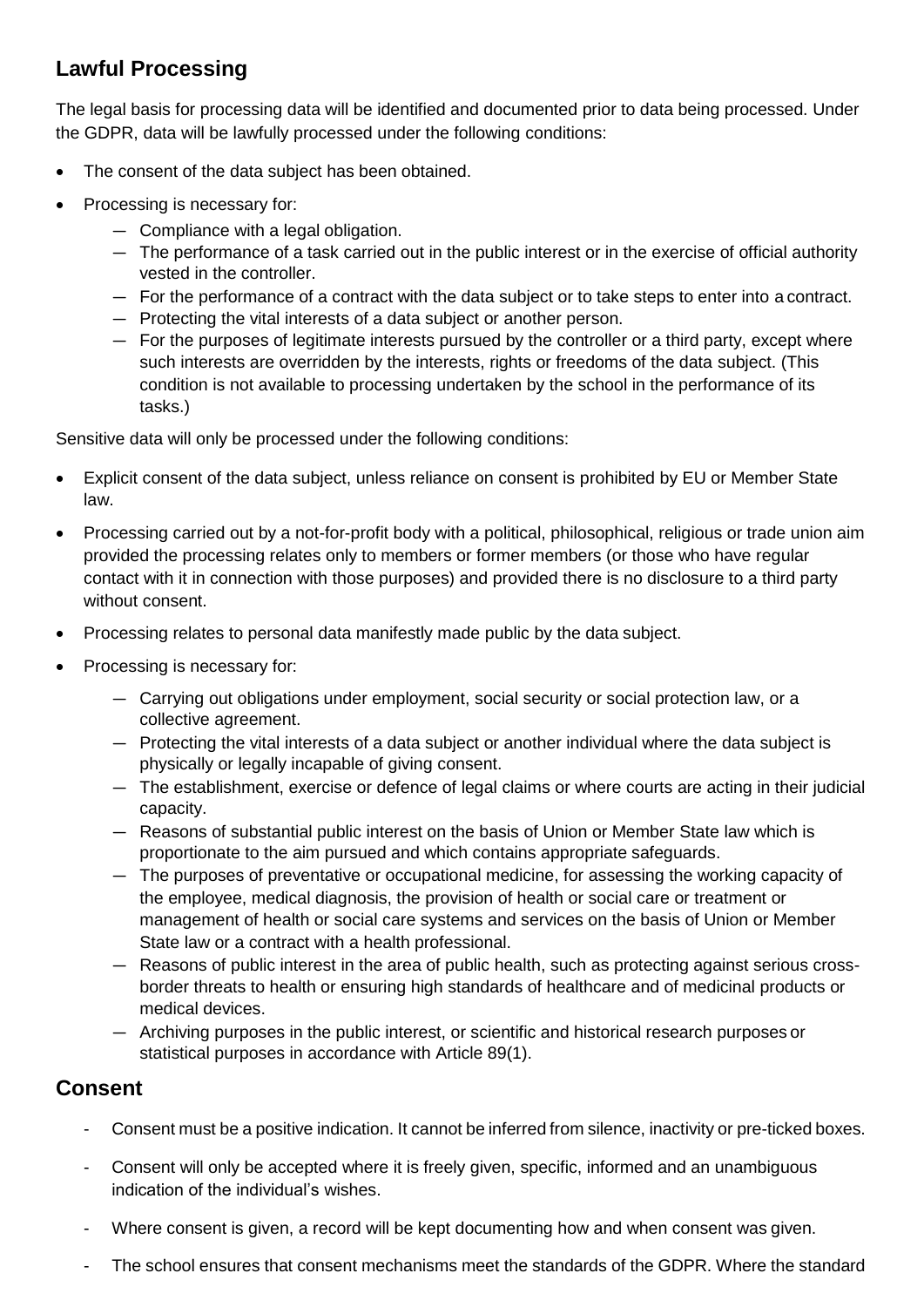of consent cannot be met, an alternative legal basis for processing the data must be found, or the processing must cease.

- Consent accepted under the DPA will be reviewed to ensure it meets the standards of the GDPR; however, acceptable consent obtained under the DPA will not be reobtained.
- Consent can be withdrawn by the individual at any time.
- Where a child is under the age of 16 or younger if the law provides it (up to the age of 13), the consent of parents will be sought prior to the processing of their data, except where the processing is related to preventative or counselling services offered directly to a child.

### **The Right to be Informed**

The privacy notice supplied to individuals in regards to the processing of their personal data will be written in clear, plain language which is concise, transparent, easily accessible and free of charge.

If services are offered directly to a child, the school will ensure that the privacy notice is written in a clear, plain manner that the child will understand.

In relation to data obtained both directly from the data subject and not obtained directly from the data subject, the following information will be supplied within the privacy notice:

- The identity and contact details of the controller (and where applicable, the controller's representative) and the DPO.
- The purpose of, and the legal basis for, processing the data.
- The legitimate interests of the controller or third party.
- Any recipient or categories of recipients of the personal data.
- Details of transfers to third countries if applicable and the safeguards in place.
- The retention period or criteria used to determine the retention period.
- The existence of the data subject's rights, including the right to:
	- Withdraw consent at any time.
	- Lodge a complaint with a supervisory authority.
- The existence of automated decision making, including profiling, how decisions are made, the significance of the process and the consequences.

Where data is obtained directly from the data subject, information regarding whether the provision of personal data is part of a statutory or contractual requirement, as well as any possible consequences of failing to provide the personal data, will be provided.

Where data is not obtained directly from the data subject, information regarding the categories of personal data that the school holds, the source that the personal data originates from and whether it came from publicly accessible sources, will be provided.

For data obtained directly from the data subject, this information will be supplied at the time the data is obtained.

In relation to data that is not obtained directly from the data subject, this information will be supplied:

- Within one month of having obtained the data.
- If disclosure to another recipient is envisaged, at the latest, before the data is disclosed.
- If the data is used to communicate with the individual, at the latest, when the first communication takes place.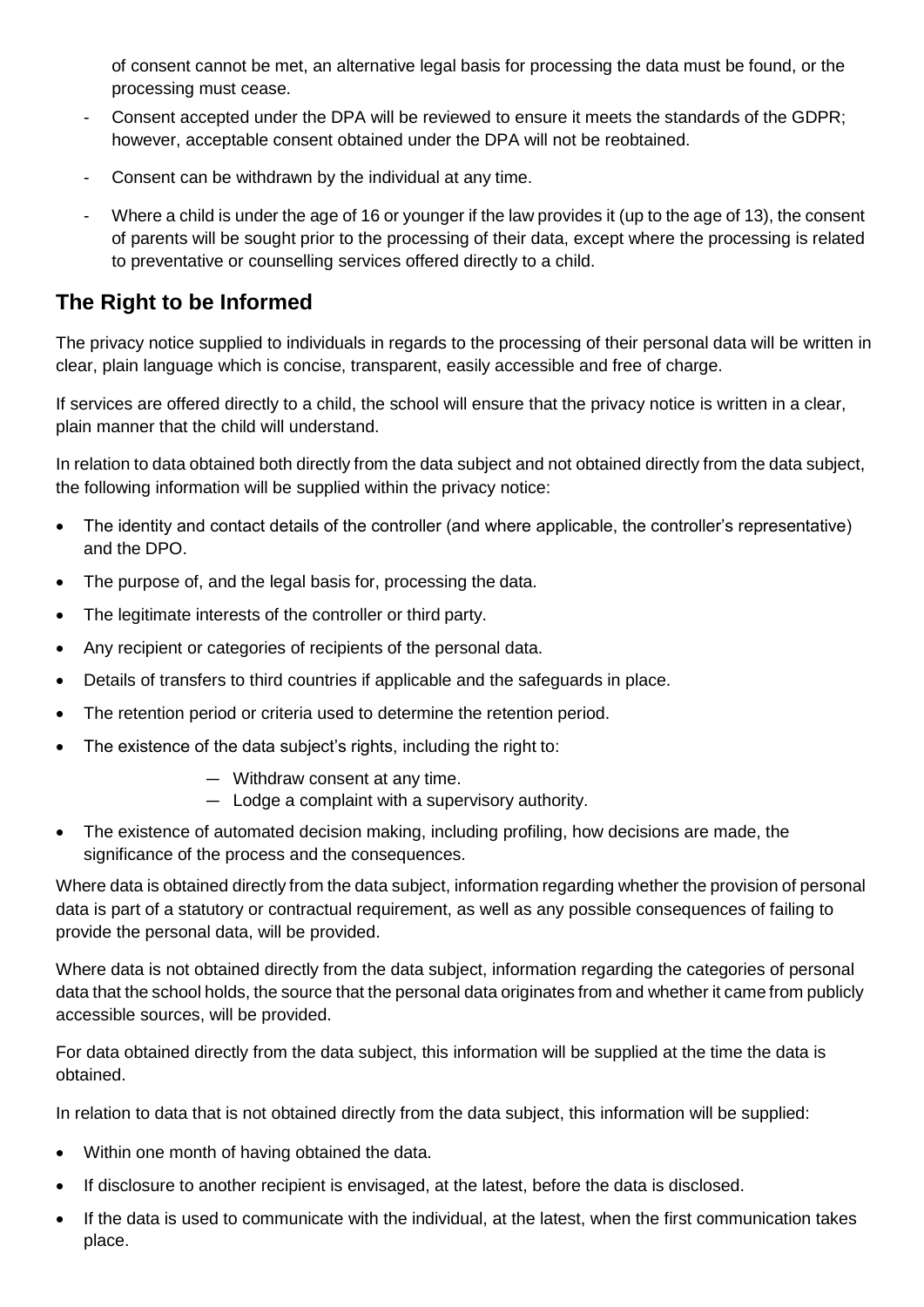# **The Right of Access**

Individuals have the right to obtain confirmation that their data is being processed.

Individuals have the right to submit a **Subject Access Request** (SAR) to gain access to their personal data in order to verify the lawfulness of the processing.

The school will verify the identity of the person making the request before any information is supplied.

A copy of the information will be supplied to the individual free of charge; however, the school may impose a 'reasonable fee' to comply with requests for further copies of the same information.

Where a SAR has been made electronically, the information will be provided in a commonly used electronic format.

Where a request is manifestly unfounded, excessive or repetitive, a reasonable fee will be charged.

All fees will be based on the administrative cost of providing the information.

All requests will be responded to without delay and at the latest, **within one month** of receipt.

In the event of numerous or complex requests, the period of compliance will be extended by a further two months. The individual will be informed of this extension, and will receive an explanation of why the extension is necessary, within one month of the receipt of the request.

Where a request is manifestly unfounded or excessive, the school holds the right to refuse to respond to the request. The individual will be informed of this decision and the reasoning behind it, as well as their right to complain to the supervisory authority and to a judicial remedy, within one month of the refusal.

In the event that a large quantity of information is being processed about an individual, the school will ask the individual to specify the information the request is in relation to.

# **The Right to Rectification**

Individuals are entitled to have any inaccurate or incomplete personal data rectified.

Where the personal data in question has been disclosed to third parties, the school will inform them of the rectification where possible.

Where appropriate, the school will inform the individual about the third parties that the data has been disclosed to.

Requests for rectification will be responded to **within one month**; this will be extended by two months where the request for rectification is complex.

Where no action is being taken in response to a request for rectification, the school will explain the reason for this to the individual, and will inform them of their right to complain to the supervisory authority and to a judicial remedy.

# **The Right to Erasure**

Individuals hold the right to request the deletion or removal of personal data where there is no compelling reason for its continued processing.

Individuals have the right to erasure in the following circumstances:

- Where the personal data is no longer necessary in relation to the purpose for which it was originally collected/processed
- When the individual withdraws their consent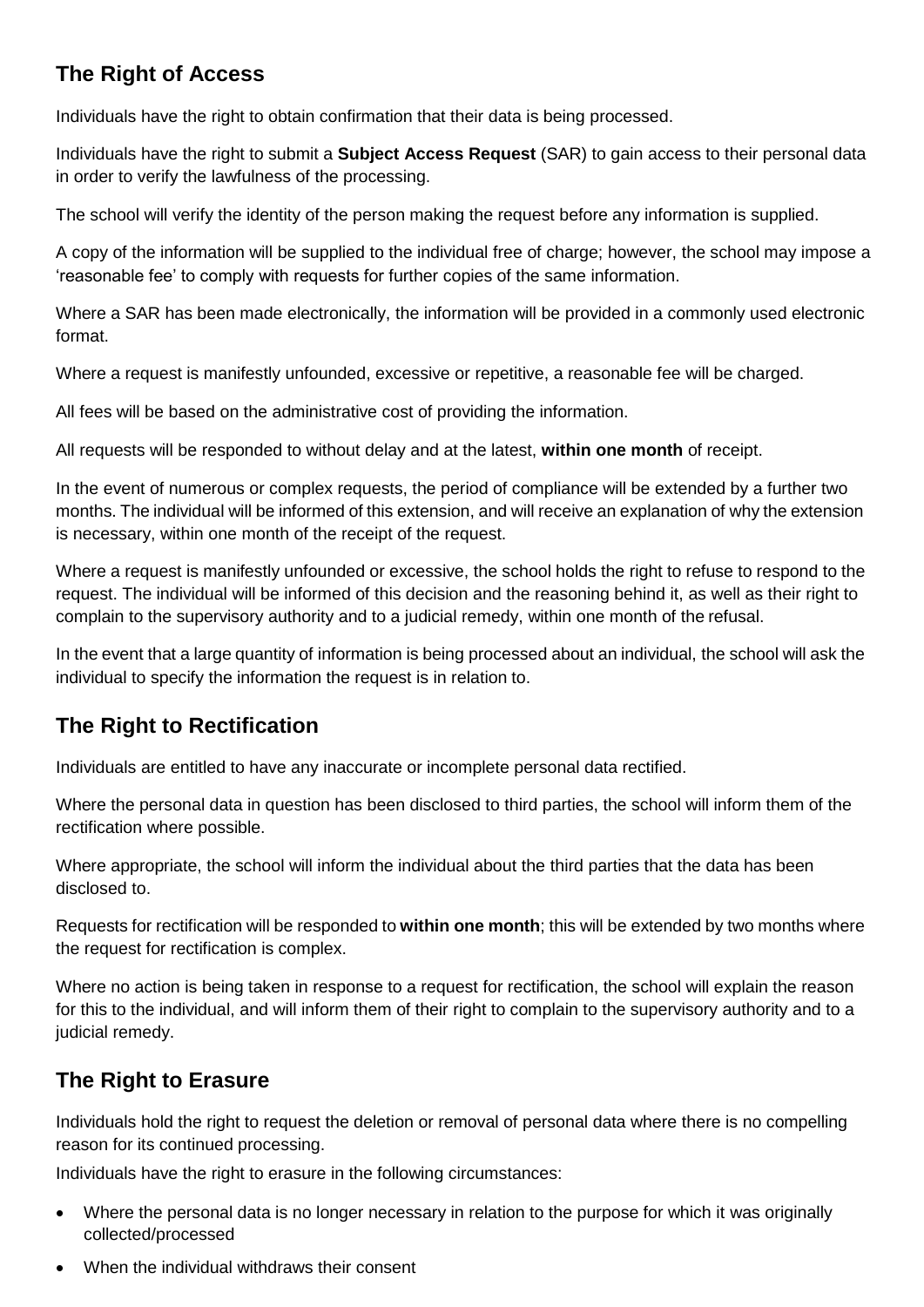- When the individual objects to the processing and there is no overriding legitimate interest for continuing the processing
- The personal data was unlawfully processed
- The personal data is required to be erased in order to comply with a legal obligation
- The personal data is processed in relation to the offer of information society services to a child

The school has the right to refuse a request for erasure where the personal data is being processed for the following reasons:

- To exercise the right of freedom of expression and information
- To comply with a legal obligation for the performance of a public interest task or exercise of official authority
- For public health purposes in the public interest
- For archiving purposes in the public interest, scientific research, historical research or statistical purposes
- The exercise or defence of legal claims

As a child may not fully understand the risks involved in the processing of data when consent is obtained, special attention will be given to existing situations where a child has given consent to processing and they later request erasure of the data, regardless of age at the time of the request.

Where personal data has been disclosed to third parties, they will be informed about the erasure of the personal data, unless it is impossible or involves disproportionate effort to do so.

Where personal data has been made public within an online environment, the school will inform other organisations who process the personal data to erase links to and copies of the personal data in question.

### **The Right to Restrict Processing**

Individuals have the right to block or suppress the school's processing of personal data.

In the event that processing is restricted, the school will store the personal data, but not further process it, guaranteeing that just enough information about the individual has been retained to ensure that the restriction is respected in future.

The school will restrict the processing of personal data in the following circumstances:

- Where an individual contests the accuracy of the personal data, processing will be restricted until the school has verified the accuracy of the data
- Where an individual has objected to the processing and the school is considering whether their legitimate grounds override those of the individual
- Where processing is unlawful and the individual opposes erasure and requests restriction instead
- Where the school no longer needs the personal data but the individual requires the data to establish, exercise or defend a legal claim

If the personal data in question has been disclosed to third parties, the school will inform them about the restriction on the processing of the personal data, unless it is impossible or involves disproportionate effort to do so.

The school will inform individuals when a restriction on processing has been lifted.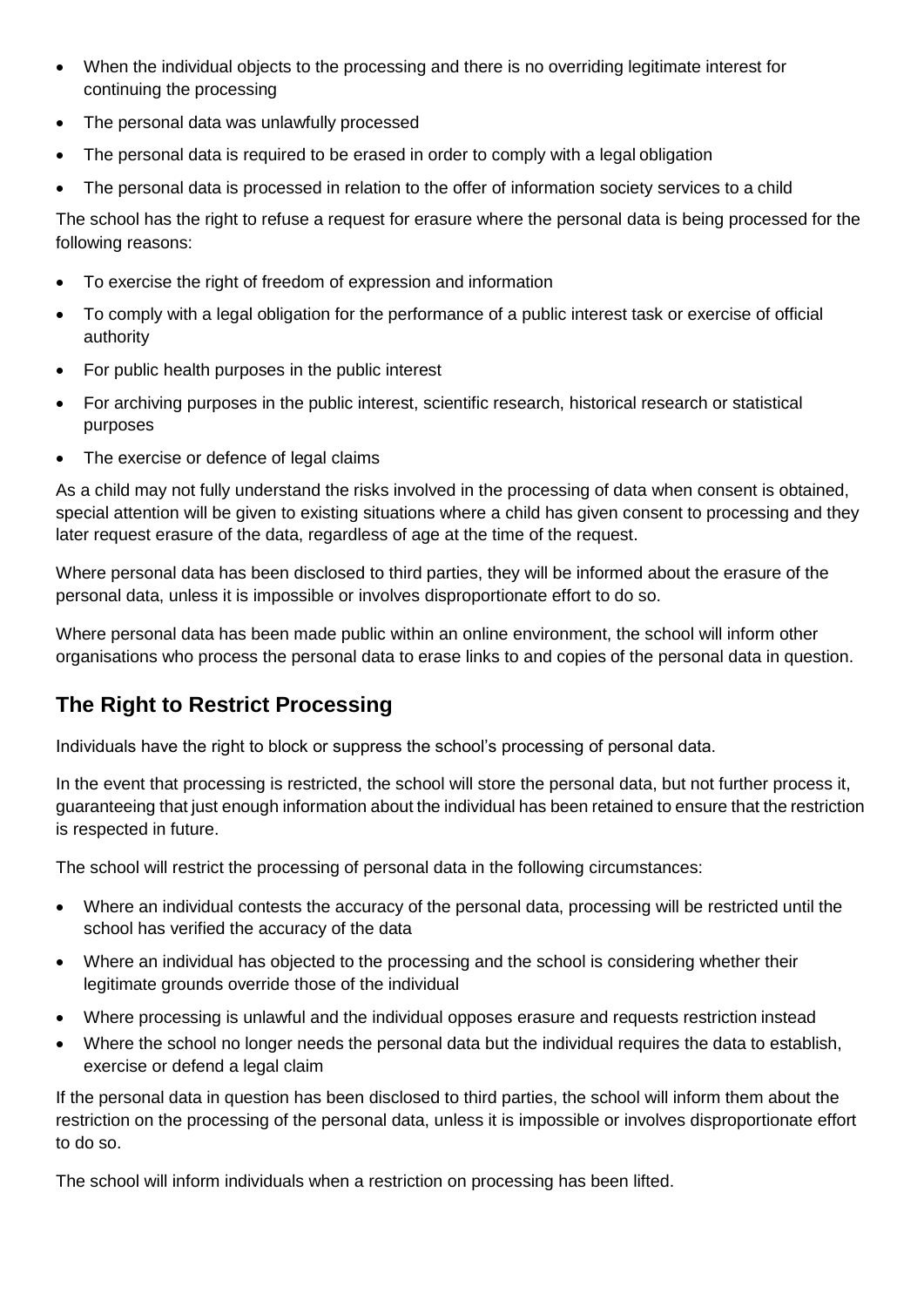# **The Right to Data Portability**

Individuals have the right to obtain and reuse their personal data for their own purposes across different services.

Personal data can be easily moved, copied or transferred from one IT environment to another in a safe and secure manner, without hindrance to usability.

The right to data portability only applies in the following cases:

- To personal data that an individual has provided to a controller
- Where the processing is based on the individual's consent or for the performance of a contract
- When processing is carried out by automated means

Personal data will be provided in a structured, commonly used and machine-readable form.

The school will provide the information free of charge.

Where feasible, data will be transmitted directly to another organisation at the request of the individual.

The school is not required to adopt or maintain processing systems which are technically compatible with other organisations.

In the event that the personal data concerns more than one individual, the school will consider whether providing the information would prejudice the rights of any other individual.

The school will respond to any requests for portability **within one month**.

Where the request is complex, or a number of requests have been received, the timeframe can be extended by two months, ensuring that the individual is informed of the extension and the reasoning behind it within one month of the receipt of the request.

Where no action is being taken in response to a request, the school will, without delay and at the latest within one month, explain to the individual the reason for this and will inform them of their right to complain to the supervisory authority and to a judicial remedy.

# **The Right to Object**

The school will inform individuals of their right to object at the first point of communication, and this information will be outlined in the privacy notice and explicitly brought to the attention of the data subject, ensuring that it is presented clearly and separately from any other information.

Individuals have the right to object to the following:

- Processing based on legitimate interests or the performance of a task in the public interest
- Direct marketing
- Processing for purposes of scientific or historical research and statistics.

Where personal data is processed for the performance of a legal task or legitimate interests:

- An individual's grounds for objecting must relate to his or her particular situation.
- The school will stop processing the individual's personal data unless the processing is for the establishment, exercise or defence of legal claims, or, where the school can demonstrate compelling legitimate grounds for the processing, which override the interests, rights and freedoms of the individual.

Where personal data is processed for direct marketing purposes: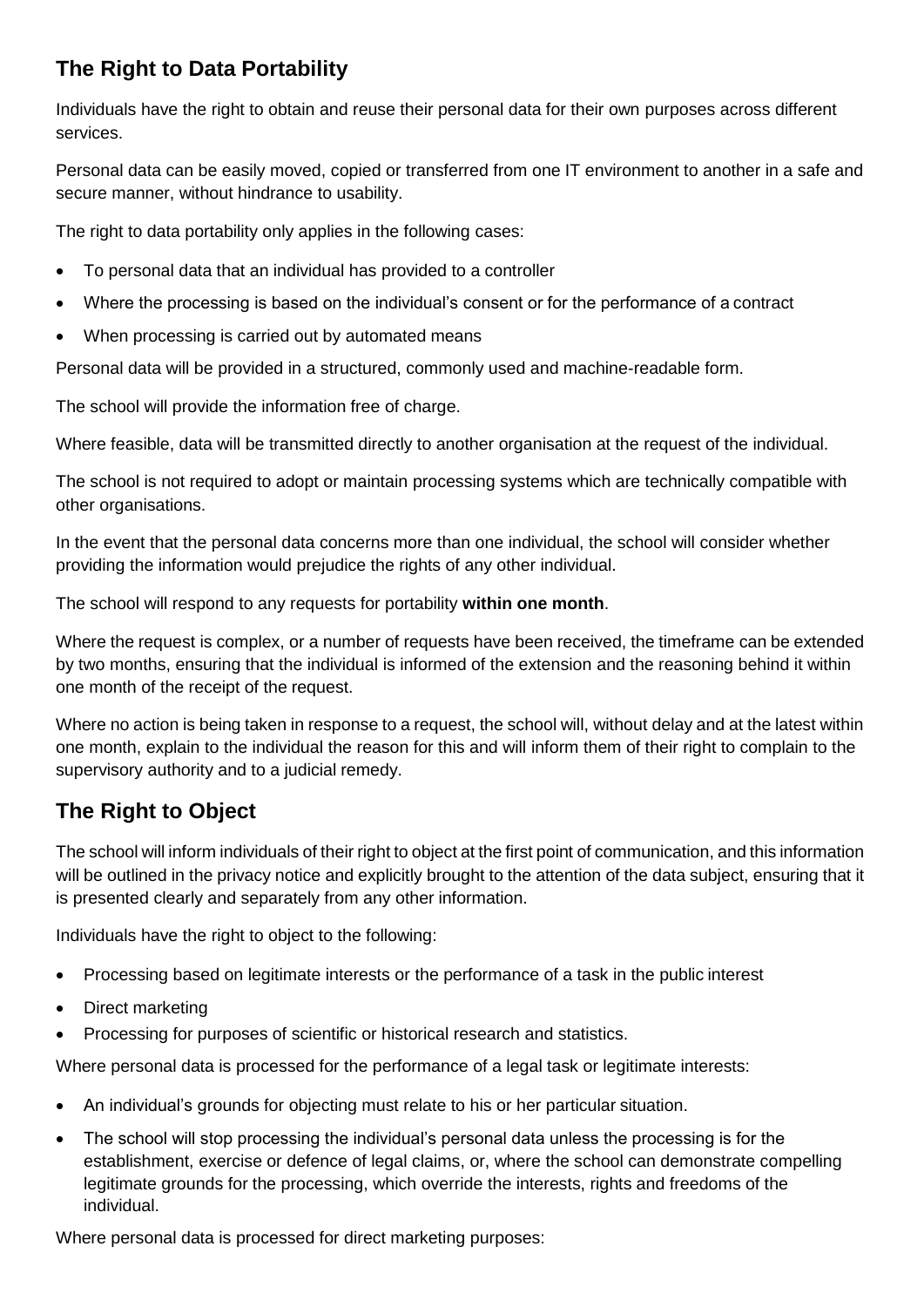- The school will stop processing personal data for direct marketing purposes as soon as an objection is received.
- The school cannot refuse an individual's objection regarding data that is being processed for direct marketing purposes.

Where personal data is processed for research purposes:

- The individual must have grounds relating to their particular situation in order to exercise their right to object.
- Where the processing of personal data is necessary for the performance of a public interest task, the school is not required to comply with an objection to the processing of the data.

Where the processing activity is outlined above, but is carried out online, the school will offer a method for individuals to object online.

# **Automated Decision Making and Profiling**

Individuals have the right not to be subject to a decision when:

- It is based on automated processing, e.g. profiling.
- It produces a legal effect or a similarly significant effect on the individual.

The school will take steps to ensure that individuals are able to obtain human intervention, express their point of view, and obtain an explanation of the decision and challenge it.

When automatically processing personal data for profiling purposes, the school will ensure that the appropriate safeguards are in place, including:

- Ensuring processing is fair and transparent by providing meaningful information about the logic involved, as well as the significance and the predicted impact.
- Using appropriate mathematical or statistical procedures.
- Implementing appropriate technical and organisational measures to enable inaccuracies to be corrected and minimise the risk of errors.
- Securing personal data in a way that is proportionate to the risk to the interests and rights of the individual and prevents discriminatory effects.

Automated decisions must not concern a child or be based on the processing of sensitive data, unless:

- The school has the explicit consent of the individual.
- The processing is necessary for reasons of substantial public interest on the basis of Union/Member State law.

### **Privacy by Design and Privacy Impact Assessments**

The school will act in accordance with the GDPR by adopting a privacy by design approach and implementing technical and organisational measures which demonstrate how the school has considered and integrated data protection into processing activities.

Data protection impact assessments (DPIAs) will be used to identify the most effective method of complying with the school's data protection obligations and meeting individuals' expectations of privacy.

DPIAs will allow the school to identify and resolve problems at an early stage, thus reducing associated costs and preventing damage from being caused to the school's reputation which might otherwise occur.

A DPIA will be carried out when using new technologies or when the processing is likely to result in a high risk to the rights and freedoms of individuals.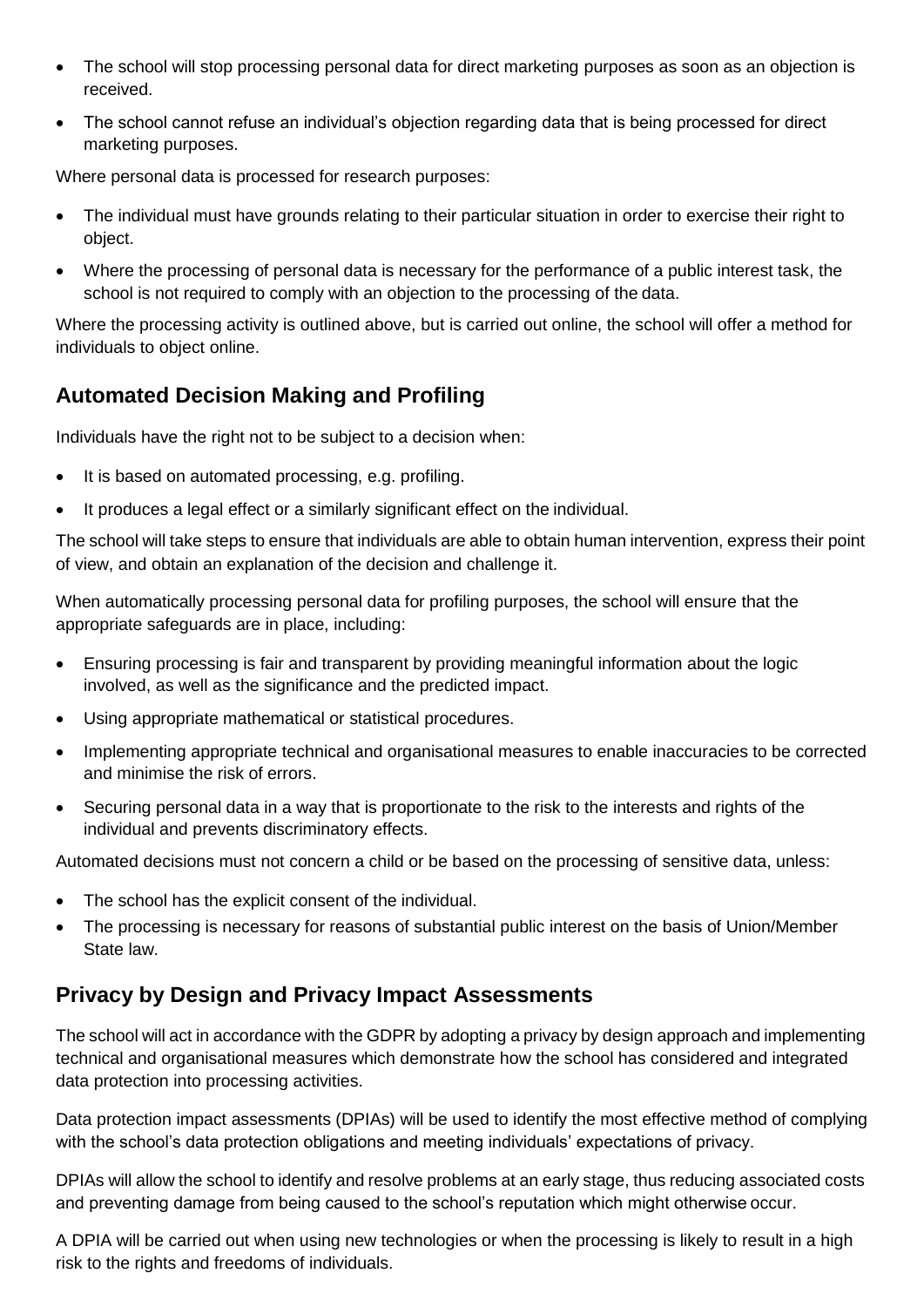A DPIA will be used for more than one project, where necessary.

High risk processing includes, but is not limited to, the following:

- Systematic and extensive processing activities, such as profiling
- Large scale processing of special categories of data or personal data which is in relation to criminal convictions or offences
- The use of CCTV.

The school will ensure that all DPIAs include the following information (see Appendix 1):

- A description of the processing operations and the purposes
- An assessment of the necessity and proportionality of the processing in relation to the purpose
- An outline of the risks to individuals
- The measures implemented in order to address risk

Where a DPIA indicates high risk data processing, the school will consult the ICO to seek its opinion as to whether the processing operation complies with the GDPR.

### **Data Breaches**

The term 'personal data breach' refers to a breach of security which has led to the destruction, loss, alteration, unauthorised disclosure of, or access to, personal data.

The Head Teacher of each school within the Trust will ensure that all staff members are made aware of, and understand, what constitutes a data breach as part of their CPD training.

Staff must report any data breach or potential breach as soon as possible to the Data Protection Officer or a member of the Senior Management Team.

Where a breach is likely to result in a risk to the rights and freedoms of individuals, the relevant supervisory authority will be informed.

All notifiable breaches will be reported to the relevant supervisory authority within 72 hours of the school becoming aware of it.

The risk of the breach having a detrimental effect on the individual, and the need to notify the relevant supervisory authority, will be assessed on a case-by-case basis.

In the event that a breach is likely to result in a high risk to the rights and freedoms of an individual, the school will notify those concerned directly.

A 'high risk' breach means that the threshold for notifying the individual is higher than that for notifying the relevant supervisory authority.

In the event that a breach is sufficiently serious, the public will be notified without undue delay.

Effective and robust breach detection, investigation and internal reporting procedures are in place at the school, which facilitate decision-making in relation to whether the relevant supervisory authority or the public need to be notified.

Within a breach notification, the following information will be outlined:

- The nature of the personal data breach, including the categories and approximate number of individuals and records concerned
- The name and contact details of the DPO
- An explanation of the likely consequences of the personal data breach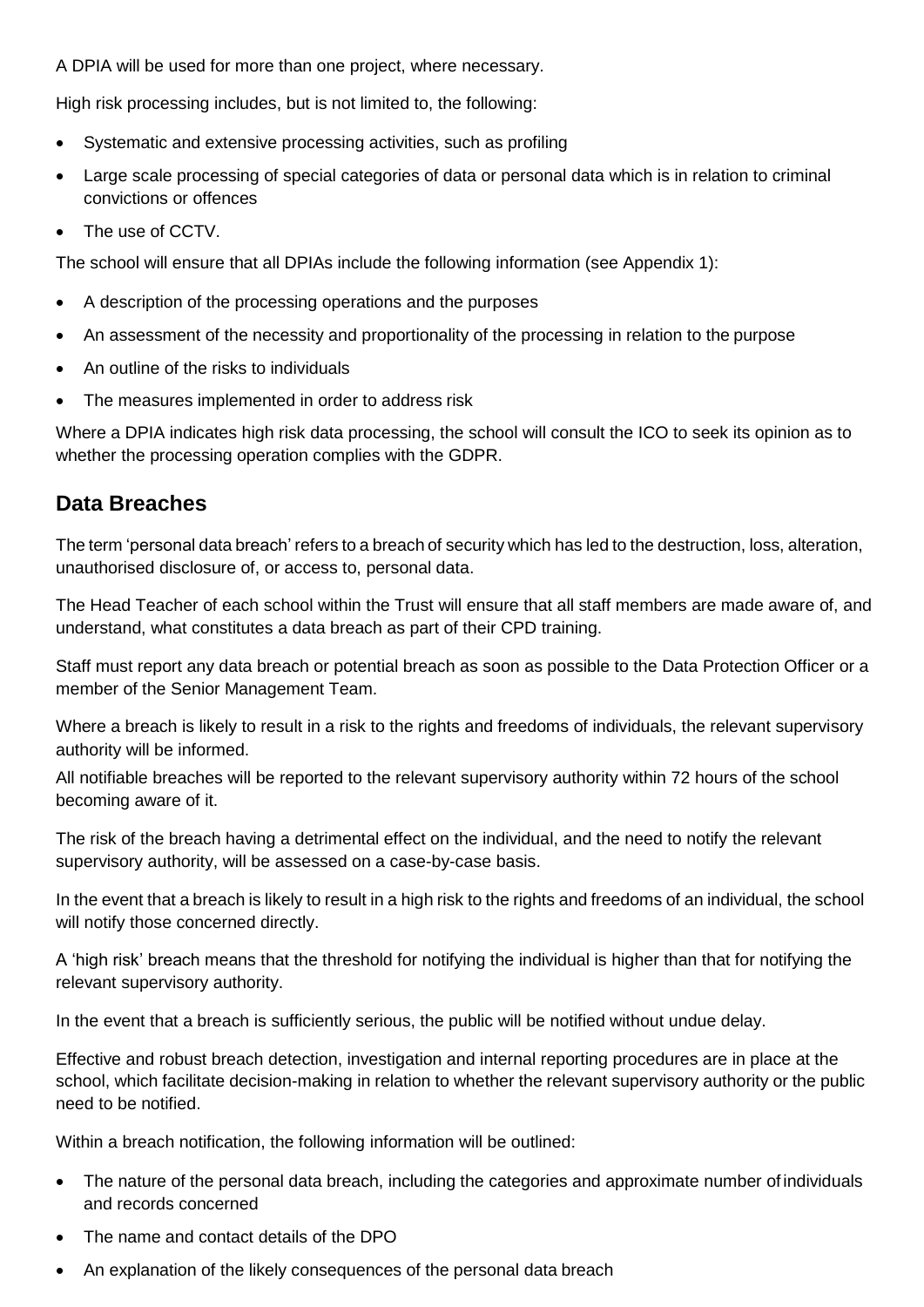- A description of the proposed measures to be taken to deal with the personal data breach
- Where appropriate, a description of the measures taken to mitigate any possible adverse effects

Failure to report a breach when required to do so may result in a fine, as well as a fine for the breach itself.

In the unlikely event of a suspected Data breach, we will follow the procedure set out in Appendix 3.

### **Data Security**

Confidential paper records will be kept in a locked filing cabinet, drawer or safe, with restricted access.

Confidential paper records will not be left unattended or in clear view anywhere with general access.

Digital data both on a local hard drive and on the school's network is password-protected. The network drive is backed up daily off-site.

Access to the school's network is controlled and access to sensitive and confidential data on the network is restricted to only those members of staff who require the information to perform their duties effectively.

Access to the school's management information system SIMS is password-protected and access to sensitive and confidential data on SIMS is restricted to only those members of staff who require the information to perform their duties effectively.

Staff are not permitted to use removable storage e.g. external hard drives or memory sticks to store data.

All electronic devices are password-protected to protect the information on the device in case of theft. Electronic devices are kept securely when not in use, e.g. in a locked cabinet.

Devices holding pupil and staff photos will be regularly wiped to delete all images. Memory cards will be kept in a locked cabinet when not in use and will be wiped regularly.

Where possible, the school enables electronic devices to allow the remote blocking or deletion of data in case of theft.

Staff, governors and student teachers, will not use their personal laptops or computers for school purposes.

All necessary members of staff are provided with their own secure login and password, and every computer regularly prompts users to change their password.

Staff, governors and student teachers must not use personal email addresses for sharing or viewing any school data. Secure email accounts are provided for all staff and governors.

Emails containing sensitive or confidential information are password-protected if there are unsecure servers between the sender and the recipient.

Circular emails to parents are sent blind carbon copy (bcc), so email addresses are not disclosed to other recipients.

When sending confidential information by fax, staff will always check that the recipient is correct before sending.

No personal data or sensitive personal data must be shared by text or on social media e.g. Whatsapp. See also the school's e-Safety and IT Acceptable Use Policy.

Where personal information that could be considered private or confidential is taken off the premises, either in electronic or paper format, staff will take extra care to follow the same procedures for security, e.g. keeping devices or paperwork under lock and key. The person taking the information from the school premises accepts full responsibility for the security of the data.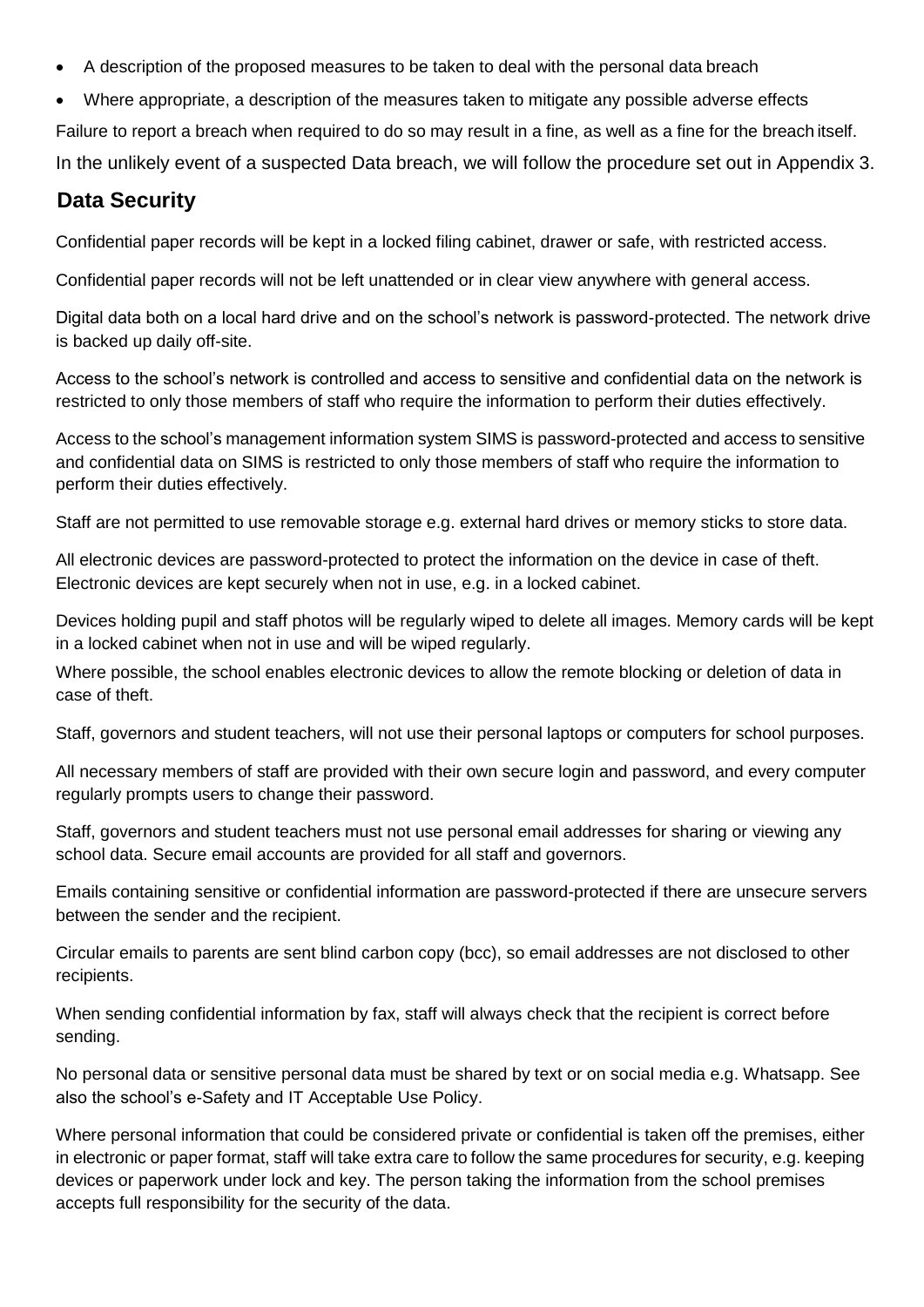#### **Before sharing data, all staff members will ensure:**

- They are allowed to share it.
- That adequate security is in place to protect it.
- The person or organisation who will receive the data has been outlined in a privacy notice.
- The person or organisation who will receive the data have confirmed in writing that they comply with the GDPR and any other relevant data protection legislation.

Under no circumstances are volunteers, visitors or unauthorised third parties allowed access to confidential or personal information. Those visiting areas of the school containing sensitive information are supervised at all times.

The physical security of the school's buildings and storage systems, and access to them, is reviewed on a regular basis. If an increased risk in vandalism/burglary/theft is identified, extra measures to secure data storage will be put in place.

Omega Multi-Academy Trust takes its duties under the GDPR seriously and any unauthorised disclosure may result in disciplinary action.

The Office Manager/Line Manager is responsible for continuity and recovery measures are in place to ensure the security of protected data.

### **Publication of Information**

Omega Multi-Academy Trust has a publication scheme on its website (see Appendix 2) outlining classes of information that will be made routinely available, including:

- Policies and procedures
- Minutes of meetings
- Financial information, such as Pupil Premium Grant or Sports Grant

Classes of information specified in the publication scheme are made available quickly and easily on request.

Omega Multi-Academy Trust schools will not publish any personal information, including photos, on its website without the permission of the individual.

When uploading information to the school website, staff are considerate of any metadata or deletions which could be accessed in documents and images on the site.

See individual schools for details of contact

### **CCTV and Photography**

The school understands that recording images of identifiable individuals constitutes processing personal information, so it is done in line with data protection principles.

Cameras are only placed where they do not intrude on anyone's privacy and are necessary to fulfil their purpose.

All CCTV footage will be kept for 30 days for security purposes; the Office Manager/Line Manager is responsible for keeping the records secure and allowing access.

The school will always indicate its intentions for taking photographs of pupils and will obtain permission before publishing them.

If the school wishes to use images/video footage of pupils in a publication, such as the school website,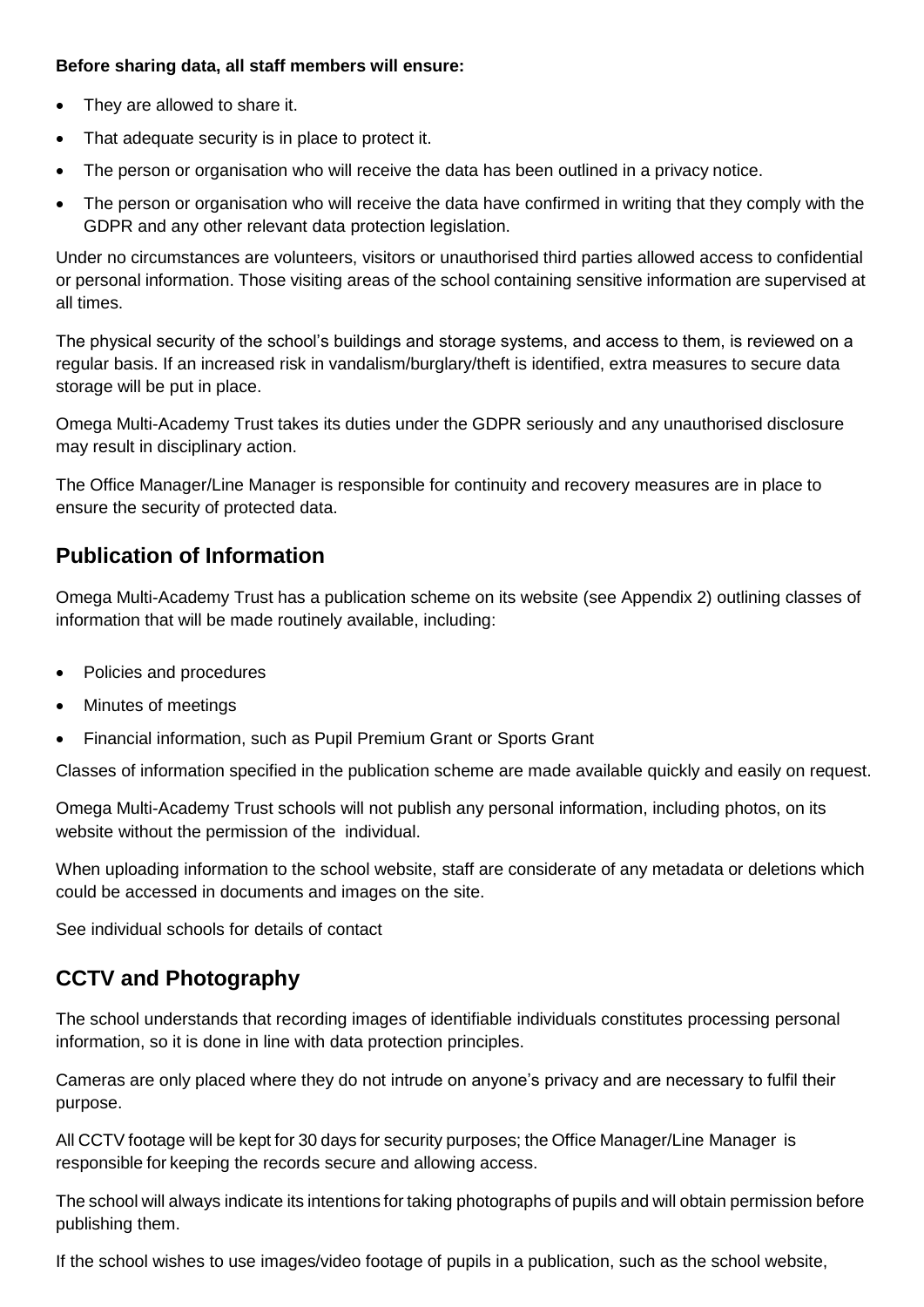prospectus, or recordings of school plays, written permission will be sought for the particular usage from the parent of the pupil.

Images captured by individuals for recreational/personal purposes, and videos made by parents for family use, are exempt from the GDPR.

### **Data Retention and Storing Pupil Data**

Data will not be kept for longer than is necessary. Omega Multi-Academy Trust follows the Information Commissioner's guidance on retention of documents, including the Information and records Management Society's Retention Guidelines for School.

Unrequired data will be deleted as soon as practicable.

Some educational records relating to former pupils or employees of the school may be kept for an extended period for legal reasons.

Paper documents will be shredded or pulped, and electronic memories scrubbed clean or destroyed, once the data should no longer be retained.

### **DBS Data**

All data provided by the DBS will be handled in line with data protection legislation; this includes electronic communication.

Data provided by the DBS will never be duplicated.

Any third parties who access DBS information will be made aware of the data protection legislation, as well as their responsibilities as a data handler.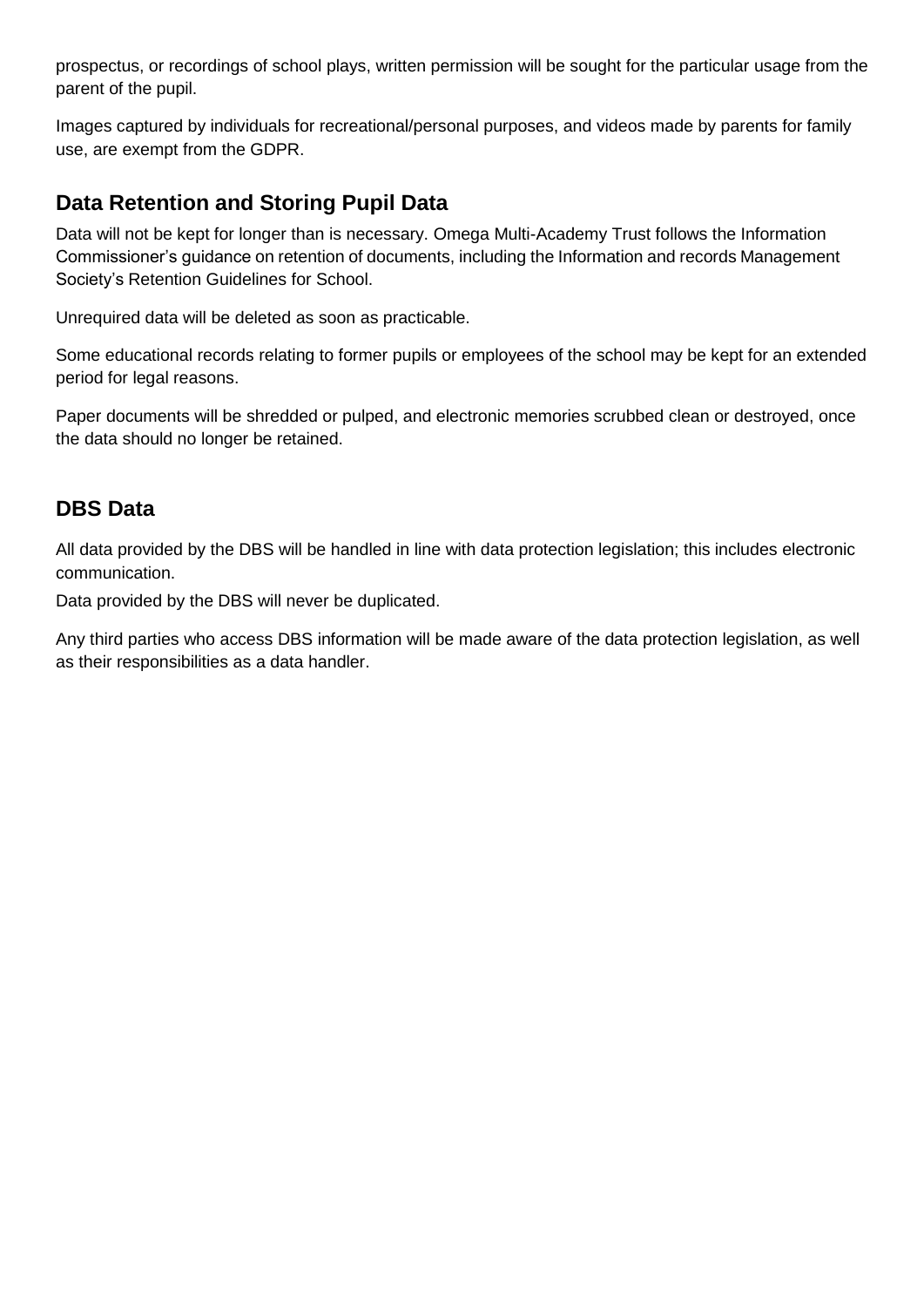#### **Appendix 1**

### **Data Protection Impact Assessment**

#### **Introduction**

- Project name.
- Explain what the project aims to achieve, and what the benefits will be to the school, to individuals and to other members of the school community.
- Link to any other relevant documents related to the project, e.g. a project proposal**.**
- Describe the process for the collection and deletion of any personal data.
- Explain what information will be used used, what it is used for and who will have access to it.
- Detail how many individuals are likely to be affected by the project.

| Question                                                                                                                                                                       | <b>Yes</b> | <b>No</b> | <b>Unsure</b> | <b>Comments</b> |
|--------------------------------------------------------------------------------------------------------------------------------------------------------------------------------|------------|-----------|---------------|-----------------|
| Will the project involve collecting new<br>information about individuals?                                                                                                      |            |           |               |                 |
| Will the project require individuals to provide<br>information about themselves?                                                                                               |            |           |               |                 |
| Will information about individuals be disclosed<br>to other individuals or organisations who have<br>not previously held information about the<br>individual?                  |            |           |               |                 |
| Is any information about individuals held for<br>purposes it is not currently used for, or in a<br>way it is not currently used?                                               |            |           |               |                 |
| Will the project involve using a new<br>technology that might be perceived as being<br>intrusive to an individual's privacy?                                                   |            |           |               |                 |
| Will the project result in any decisions or<br>actions taken against individuals which may<br>have a significant impact on them?                                               |            |           |               |                 |
| Will any information about individuals raise<br>privacy concerns, e.g. information they may<br>wish to keep private, such as criminal<br>information held on DBS certificates? |            |           |               |                 |
| Will the project require you to contact<br>individuals in ways that they may find<br>intrusive?                                                                                |            |           |               |                 |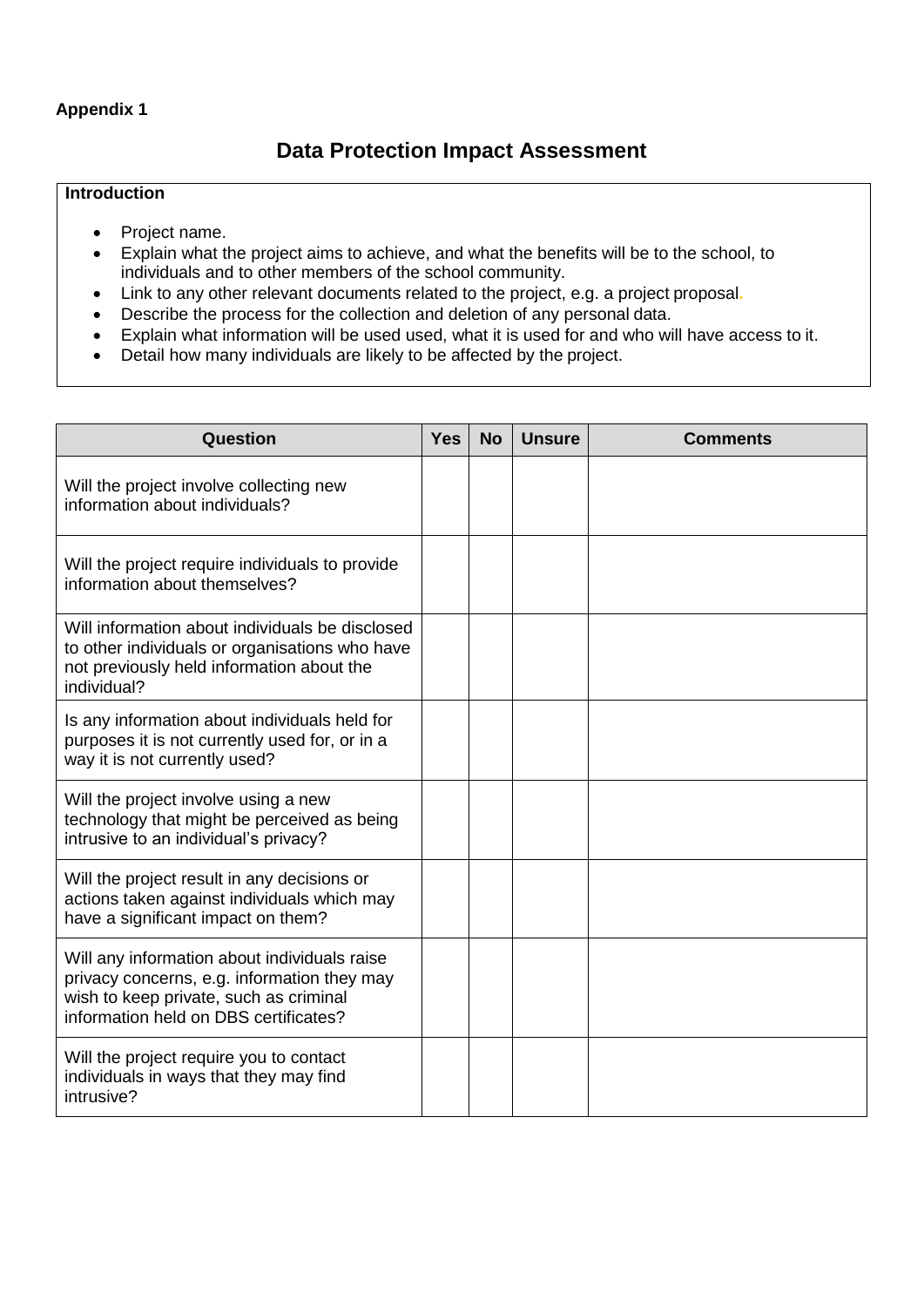### **Risk Assessment**

| <b>Potential Risk</b>               | <b>Risk</b><br>Rate<br>H/M/L | <b>Proposed</b><br>Solutions | <b>Responsibility</b> | <b>Risk reduced to</b><br>acceptable level<br>Y/N |  |  |  |  |
|-------------------------------------|------------------------------|------------------------------|-----------------------|---------------------------------------------------|--|--|--|--|
| <b>Risk to individuals</b>          |                              |                              |                       |                                                   |  |  |  |  |
|                                     |                              |                              |                       |                                                   |  |  |  |  |
|                                     |                              |                              |                       |                                                   |  |  |  |  |
|                                     |                              |                              |                       |                                                   |  |  |  |  |
|                                     |                              |                              |                       |                                                   |  |  |  |  |
|                                     |                              |                              |                       |                                                   |  |  |  |  |
| <b>Risk to school</b>               |                              |                              |                       |                                                   |  |  |  |  |
|                                     |                              |                              |                       |                                                   |  |  |  |  |
|                                     |                              |                              |                       |                                                   |  |  |  |  |
|                                     |                              |                              |                       |                                                   |  |  |  |  |
|                                     |                              |                              |                       |                                                   |  |  |  |  |
| <b>Risk to compliance with GDPR</b> |                              |                              |                       |                                                   |  |  |  |  |
|                                     |                              |                              |                       |                                                   |  |  |  |  |
|                                     |                              |                              |                       |                                                   |  |  |  |  |
|                                     |                              |                              |                       |                                                   |  |  |  |  |
|                                     |                              |                              |                       |                                                   |  |  |  |  |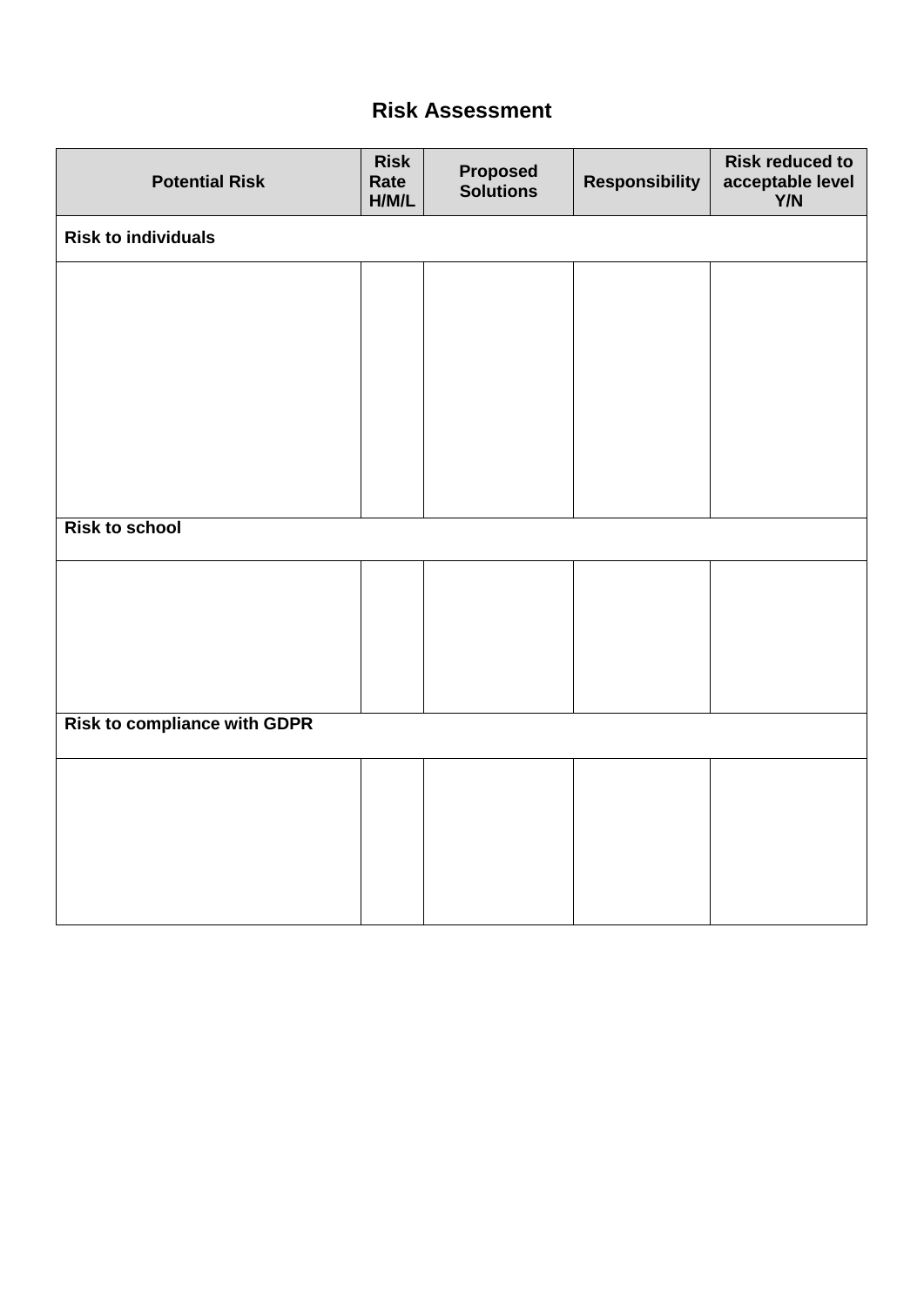#### **Appendix 2:**

# **Publication Scheme**

This scheme follows the model approved by the Information Commissioner and sets out the classes of information which we publish or intend to publish; the format in which the information will be made available and whether the information is available free of charge or on payment.

#### **1. Classes of information**

Information that is available under this scheme includes:

- Who we are and what we do
- What we spend and how we spend it
- What are our priorities are and how we are doing
- How we make decisions
- Our policies and procedures
- The services we offer

Information which **will not** be made available under this scheme includes:

- Information the disclosure of which is prevented by law, or exempt under the Freedom of Information Act, or is otherwise properly considered to be protected from disclosure.
- Information in draft form.
- Information that is no longer readily available as it is contained in files that have been placed in archive storage, or is difficult to access for similar reasons.

#### **2. Information available on our website**

Every local-authority maintained school must publish specific information on its website to comply with [The](http://www.legislation.gov.uk/uksi/2016/451/contents/made) [School Information \(England\) \(Amendment\) Regulations 2016.](http://www.legislation.gov.uk/uksi/2016/451/contents/made)

The information specified is as follows:

- 1. [School contact details](https://www.gov.uk/guidance/what-maintained-schools-must-publish-online#school-contact-details)
- 2. Admission [arrangements](https://www.gov.uk/guidance/what-maintained-schools-must-publish-online#admission-arrangements)
- 3. Ofsted [reports](https://www.gov.uk/guidance/what-maintained-schools-must-publish-online#ofsted-reports)
- 4. [Exam and assessment](https://www.gov.uk/guidance/what-maintained-schools-must-publish-online#exam-and-assessment-results) results
- 5. [Performance](https://www.gov.uk/guidance/what-maintained-schools-must-publish-online#performance-tables) tables
- 6. [Curriculum](https://www.gov.uk/guidance/what-maintained-schools-must-publish-online#curriculum)
- 7. [Behaviour policy](https://www.gov.uk/guidance/what-maintained-schools-must-publish-online#behaviour-policy)
- 8. [School complaints](https://www.gov.uk/guidance/what-maintained-schools-must-publish-online#school-complaints-procedure) procedure
- 9. Pupil [premium](https://www.gov.uk/guidance/what-maintained-schools-must-publish-online#pupil-premium)
- 10. PE [and sport premium for primary](https://www.gov.uk/guidance/what-maintained-schools-must-publish-online#pe-and-sport-premium-for-primary-schools) schools
- 11. [Special educational needs \(SEN\) and disability](https://www.gov.uk/guidance/what-maintained-schools-must-publish-online#special-educational-needs-sen-and-disability-information) information
- 12. Equality [objectives](https://www.gov.uk/guidance/what-maintained-schools-must-publish-online#equality-objectives)
- 13. [Governors' information and](https://www.gov.uk/guidance/what-maintained-schools-must-publish-online#governors-information-and-duties) duties
- 14. [Charging and remissions](https://www.gov.uk/guidance/what-maintained-schools-must-publish-online#charging-and-remissions-policies) policies
- 15. [Values and ethos](https://www.gov.uk/guidance/what-maintained-schools-must-publish-online#values-and-ethos)
- 16. Details of how to [request paper copies o](https://www.gov.uk/guidance/what-maintained-schools-must-publish-online#requests-for-paper-copies)f documents

#### **3. How to request information**

Requested documents under the publication scheme will be delivered electronically where possible, but paper copies can be provided by contacting the school using the below contact details.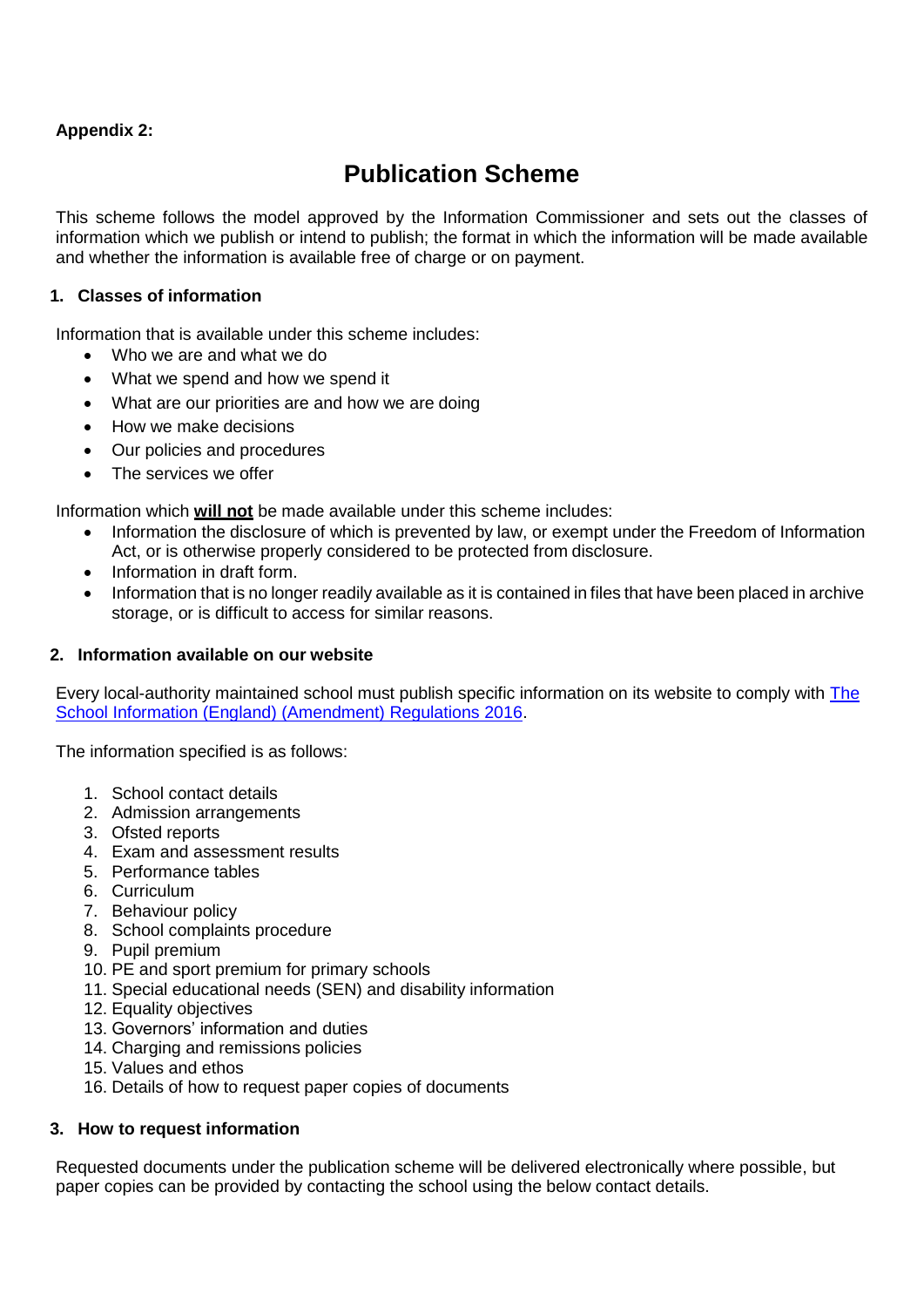To enable us to process your request quickly, please mark all correspondence: **"FREEDOM OF INFORMATION REQUEST"**

Documents can be translated under disability legislation into accessible formats where possible.

#### **4. Charges**

Documents contained in this scheme are free to view on the school website or single paper copies are available free of charge to parents and prospective parents of the school who request them.

#### **5. Feedback**

We welcome any comments or suggestions you may have regarding this scheme.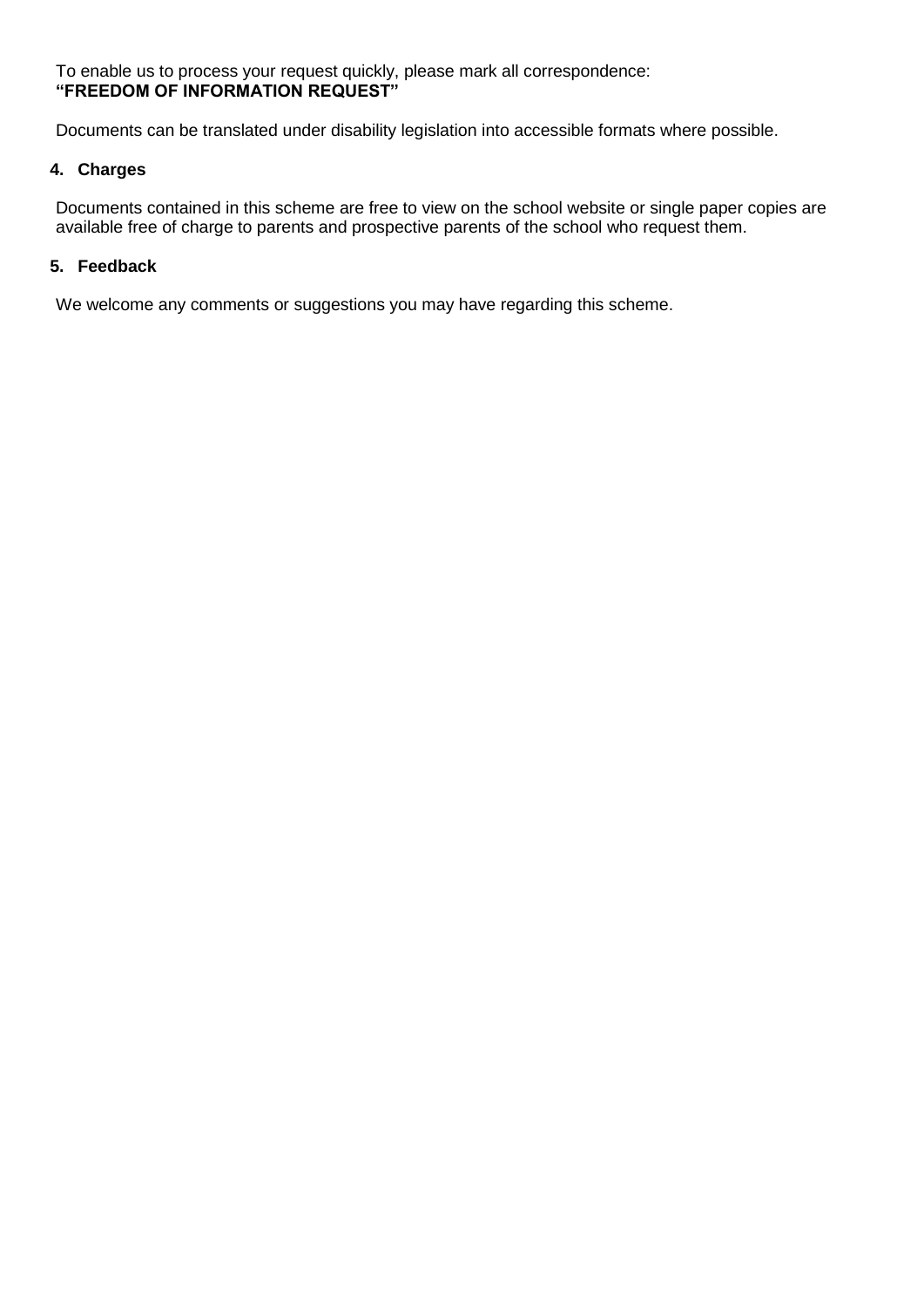# **Personal Data Breach Procedure**

This procedure is based on guidance on personal data breaches produced by the Information Commissioner's Office (ICO) found at https://ico.org.uk/for-organisations/guide-to-the-general-dataprotection-regulation-gdpr/personal-data-breaches/.

- On finding or causing a breach, or potential breach, the staff member or data processor must immediately notify the DPO
- The DPO will investigate the report, and determine whether a breach has occurred. To decide, the DPO will consider whether personal data has been accidently or unlawfully:
	- o Lost
	- o Stolen
	- o Destroyed
	- o Altered
	- o Disclosed or made available where it should not have been
	- o Made available to unauthorised people
- The DPO will alert the Headteacher and the Chair of Governors
- The DPO will make all reasonable efforts to contain and minimise the impact of the breach, assisted by relevant staff members or data processors where necessary. (Actions relevant to specific data types are set out at the end of this procedure)
- The DPO will assess the potential consequences, based on how serious they are, and how likely they are to happen
- The DPO will work out whether the breach must be reported to the ICO. This must be judged on a case-by-case basis. To decide, the DPO will consider whether the breach is likely to negatively affect people's rights and freedoms, and cause them any physical, material or nonmaterial damage (e.g. emotional distress), including through:
	- o Loss of control over their data
	- o Discrimination
	- o Identify theft or fraud
	- o Financial loss
	- o Unauthorised reversal or pseudonymisation (for example, key-coding)
	- o Damage to reputation
	- o Loss of confidentiality
	- o Any other significant economic or social disadvantage to the individual(s) concerned

If it's likely that there will be a risk to people's rights and freedoms, the DPO must notify the ICO.

- The DPO will document the decision (either way), in case it is challenged at a later date by the ICO or an individual affected by the breach. Documented decisions are stored on the Head teacher's computer??.
- Where the ICO must be notified, the DPO will do this via the 'report a breach page of the ICO website' found at <https://ico.org.uk/for-organisations/report-a-breach/personal-data-breach/> within 72 hours. As required, the DPO will set out:
	- $\circ$  A description of the nature of the personal data breach including, where possible:
		- The categories and approximate number of individuals concerned
		- The categories and approximate number of personal data records concerned
	- o The name and contact details of the DPO
	- o A description of the likely consequences of the personal data breach